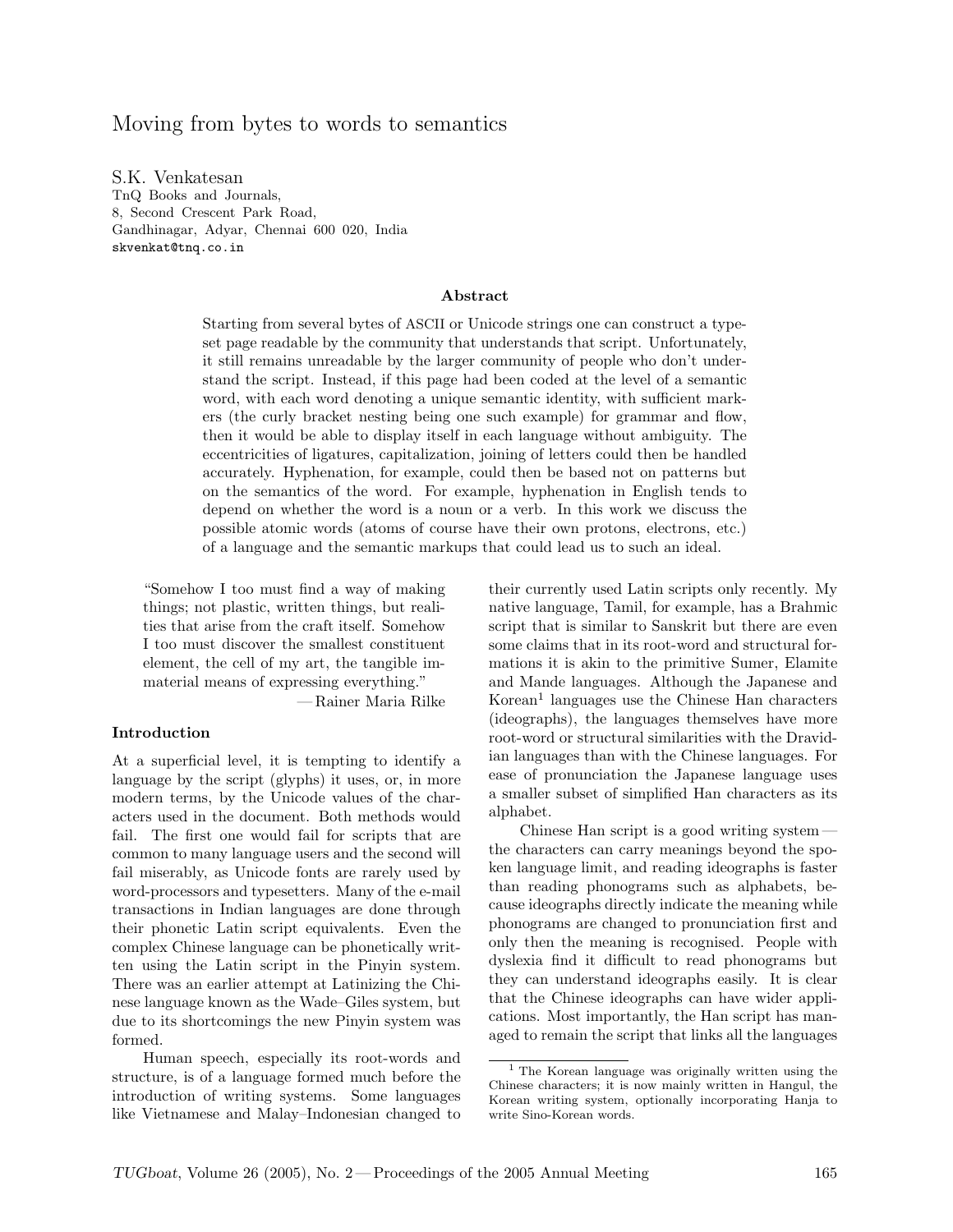of China, creating a single language identity.

The Chinese languages are isolating languages in which the word order, with the help of distinct particles, creates the structure and meaning of the sentence.<sup>[2](#page-1-0)</sup> In the Latin script, a similar artificial isolating language, lojban, was created and has generated considerable interest [1]. It is possible to associate an EBNF (a kind of SGML-DTD structure) to lojban that makes the language parseable, with words that have unambiguous semantic meaning.<sup>[3](#page-1-1)</sup> lojban has clearly demonstrated that an attempt at precision does not make the system rigid. In fact, such attempts surprisingly add to the richness of the language. The root-words in lojban have also been carefully selected so as to maintain certain cultural neutrality by including elements from Turkish, Chinese, English, Indian, Russian, Spanish, French, Japanese, and German.

This paper here draws much of its inspiration from the lojban effort, and is an attempt to bring lojban within the context of the TEX paradigm. Unlike both Chinese and lojban we make no attempt at a speech level, conceding that area entirely to the natural languages.

#### Root-word formation in natural languages

Among the commonly used Dravidian group of languages of India, Tamil has managed to develop by inward growth, rather than by borrowing words from distinct languages such as Sanskrit. Relatively few languages in the world have remained isolated, and managed to avoid direct borrowing of words from other languages. In Europe, the Basque language has had such a self-sustained internal development, but Basque is an amalgamating language that is difficult to learn.

Tamil is an agglutinating language that is explicit and logical, with rules that are easy for children to learn. In Tamil, the formation of brivla (compound-words) from gismu (root-words) is quite logical and consistent. In Arabic and Hebrew, words are constructed by weaving vowels over root consonant patterns; in line with this in Tamil, the consonants are considered the 'true' (material truth) letters whereas the vowels are considered the ones that provide 'life' (spirit) to it.

It is also no accident that these inward-looking languages are also ones that belonged to matriarchal clan societies with higher in-breeding tendencies. The overthrow of these closed clan societies also meant the mingling and mangling of words used by these societies, leading to the present set of large complex words used in each language. It is however extremely difficult now to look back in time and reconstruct these morphologies in a coherent and consistent manner.

One inspired attempt is the attempt by Asko Parpola [2] who observed a link between the Dravidian languages and the Indus Valley script. The words fish (mIn), star (min-mini), lightning (minal) identified as a fig-tree (al) with aerial roots from heaven through the astrological associations of Saturn, the slow moving dark planet with the Tortoise, the fish with a roof. The darkness indicating 'mai' associated with tortoise ( $\acute{a}$ -mai). The words 'mal' darkness and 'vel' whiteness are associated with the deities Kannan and Murukan, this being the Tamil equivalent of the Yang and the Yin, at eternal mythological war with their opposites. There is also the undertone of overthrow of matriarchal Yin by the Yang. Like Tamil, perhaps the Chinese languages also have mystical beginnings that spring from tortoise shells, I-ching and soothsayers.

### T<sub>E</sub>X as a paradigm for a new language formation

The industrial and scientific age has also introduced new sets of problems and solutions that require a drastically different outlook from that of the past. The T<sub>EX</sub> language has been supporting complex scientific symbols and macros making it an ideal platform for a fresh attempt to formulate a mechanism for a modern content-oriented language.

If you are familiar with TEX then these examples will make sense to you:

0. I go there (English)  $= Nan(1) \text{ angle}(\text{there}) \text{ po}(\text{go})$  (Tamil)

\go{0}{I}{there}

1. I went there  $=$  Nan ange po-nen

\go{1}{I}{there}

**2.** I am-going there  $=$  Nan ange po-(ki)ren

### \go{2}{I}{there}

**3.** I am-going-to-go there  $=$  Nan ange po-ven

\go{3}{I}{there}

<span id="page-1-0"></span><sup>2</sup> Even the inflexional English language is showing some tendencies of becoming an isolating language.

<span id="page-1-1"></span><sup>&</sup>lt;sup>3</sup> lojban uses only a subset (lower case) of basic Latin characters (specifically, the letters a to z excluding h, q and w), while uppercase letters are reserved for characters in words of foreign origin that require deviation from lojban phonology. We will follow this tradition here.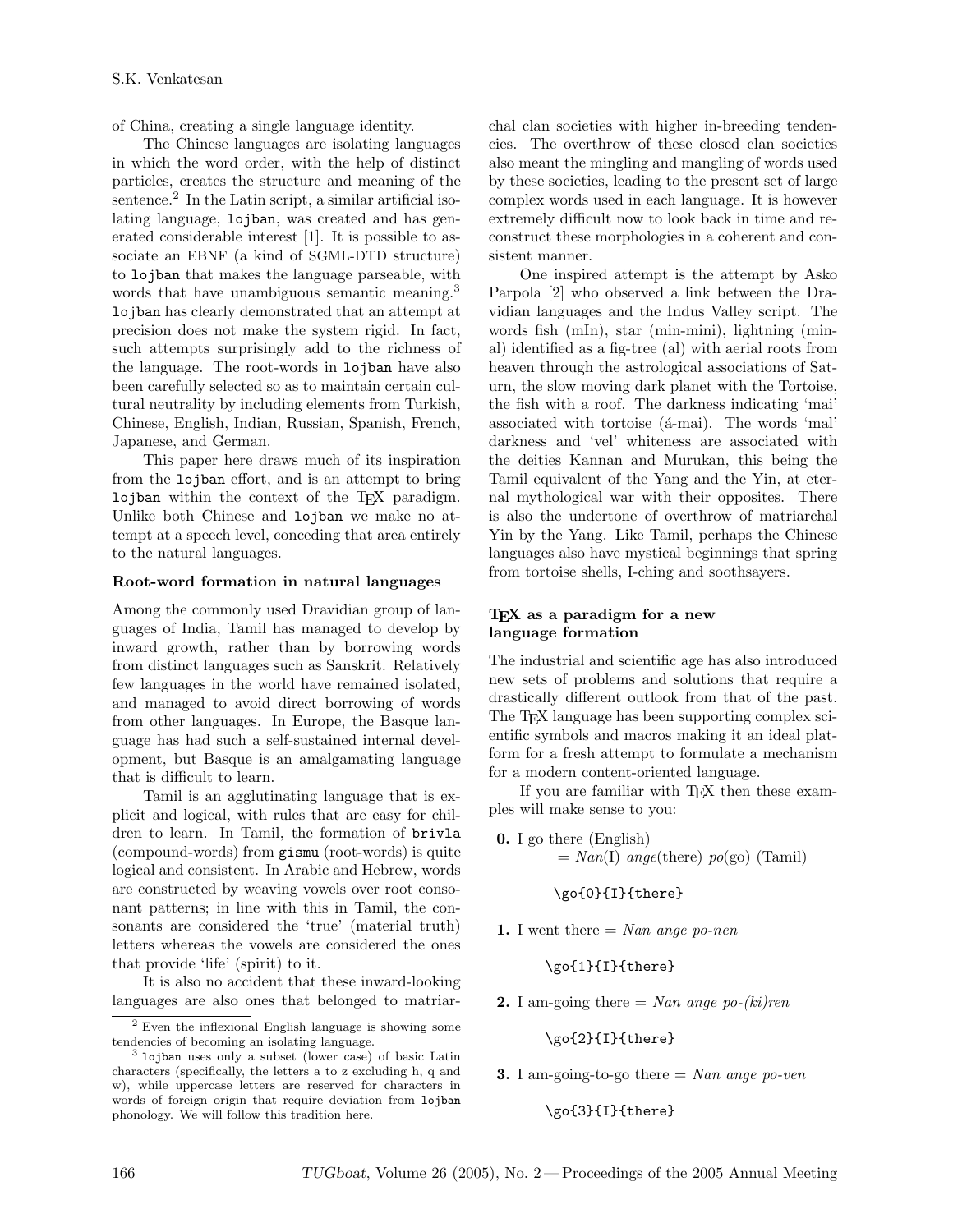English, as it is practised today, doesn't have much of a future  $(\text{tense}^4)$  $(\text{tense}^4)$  $(\text{tense}^4)$  for precision semantics, as it is loaded with ambiguity.

You can write Perl macros for writing the above three statements in TEX:

```
\perlnewcommand{\go}[4]
{
my $smiti_0=$_[0]; my $smiti_1=$_[1];
my $smiti_2=$_[2]; my $smiti_3=$_[3];
 if(\text{\$smiti_0 == 0) } { \text{\$klama='} go '; }
 if(\text{\$smiti}[\text{0}]=1) { \text{\$klama='} went '; }
 if($smiti_0 == 2) { $klama = ' am going '; }if($smiti_0==3) {
             $klama=' am going to go '; }
 if($smiti_2=~m/^[A-Z]/) {
           $klama=$klama . ' to ';}
 $text=$smiti_1. $klama . $smiti_2;
return $text;
}
\perlnewcommand{\po}[4]
{
my $smiti_0=$_[0]; my $smiti_1=$_[1];
my $smiti_2=$_[2]; my $smiti_3=$_[3];
my $klama='po';
 if($smiti_0==0) { }
 if(\text{\$smiti}[\text{0} == 1) { \text{\$klama} == 'nen';if(\text{\$smiti_0 == 2)} \{ \if(\text{\$smiti_0 == 3$} { \text{\$klama.} = \text{'ven'}; }
 if($smiti_2=\text{m}/\text{A-Z}]/) {$smiti_2.='ku';}
 $text=$smiti_1.' '.$smiti_2.' '.$klama;
return $text;
 }
```
If you are a lojbanist then you would write: \klama{#}{mi}{ta}

However, all this doesn't prevent you from talking non-sense:

#### \go{3}{I}{yesterday}

i.e., I am-going-to-go yesterday. The extra particle 'to' was not required here but it comes into play when we have a specific place, e.g. for

## \go{0}{I}{Wuhan}

we have

I go to Wuhan  $(English) = Naan$  Wuhanukku po (Tamil)

Tamil being an agglutinating language, the particle 'to' (-ukku) modifies the ending of the place-noun.

I have tried to illustrate by a simple example how languages belonging to very distinct families can be simplified by similar macros. English, like Chinese has a Subject-Verb-Object (SVO) order, while Tamil has Subject-Object-Verb (SOV) order,[5](#page-2-1) but our SenseTEX way of writing has made it Verb-Subject-Object (VSO), more like Hebrew, Arabic and Celtic. We can relax this:

#### \SenseTeX{I,\go,Wuhan}

The SenseTEX environment will be discussed further in the next section.

#### **SenseTEX**

If words can be understood in terms of their underlying meanings, then they can be cross-sectioned, as first pointed out by George Thompson [3], using synonymity and antonymity to a smaller class. Clusters of related adjectives can also be formed. It is also possible to associate a unique number to this synonymous class of words known as the sense number. With more effort the cob-web of words (the cob-web being a graph, loosely speaking) can be cut down to a tree. This can be done by imposing a hypernym–hyponym hierarchy on all words. As this tree travels from the root to the leaves, it traverses from the abstract generalizations (groupings) to the concrete word (from the heaven to the earth, but upside down with roots in the clouds, like the sacred banyan tree).

Speaking of heaven, a search for the word "coke" in any search engines would get results for all the word-senses (coca-cola, charcoal, cocaine, etc.). It is not possible to be word-sense-specific unless the document has sense numbers indicated. (Although recently a search engine [http://beta.previewseek.](http://beta.previewseek.com) [com](http://beta.previewseek.com), made by a company based in London, claims to do just that, with of course the usual ambitious claims about patented technology etc., to deter other search engines from reverse engineering it.)

Our approach here is quite straightforward. It uses no proprietary technology nor anything dificult to understand. It just adds value (sense numbers) to TEX when the author needs to do just that.

The user must associate either a sense-number or lojban word to each word he uses within the SenseTEX environment, e.g.,

### \SenseTeX{coke}

would not parse — unless a sensetex.cfg file has either a valid lojban word or a sense-number (as in WordNet) associated with coke. More than one word can be used in SenseTEX, e.g.,

#### \SenseTeX{I go Wuhan}

<span id="page-2-0"></span><sup>4</sup> For instance, "I will go there" indicates future tense but "will" can add an extra emphasis meaning "I am definitely going there". Moreover, if you just wish to say "I go there tomorrow" — it is not possible.

<span id="page-2-1"></span><sup>5</sup> According to some linguists, Chinese is showing some tendency towards becoming a SOV language.